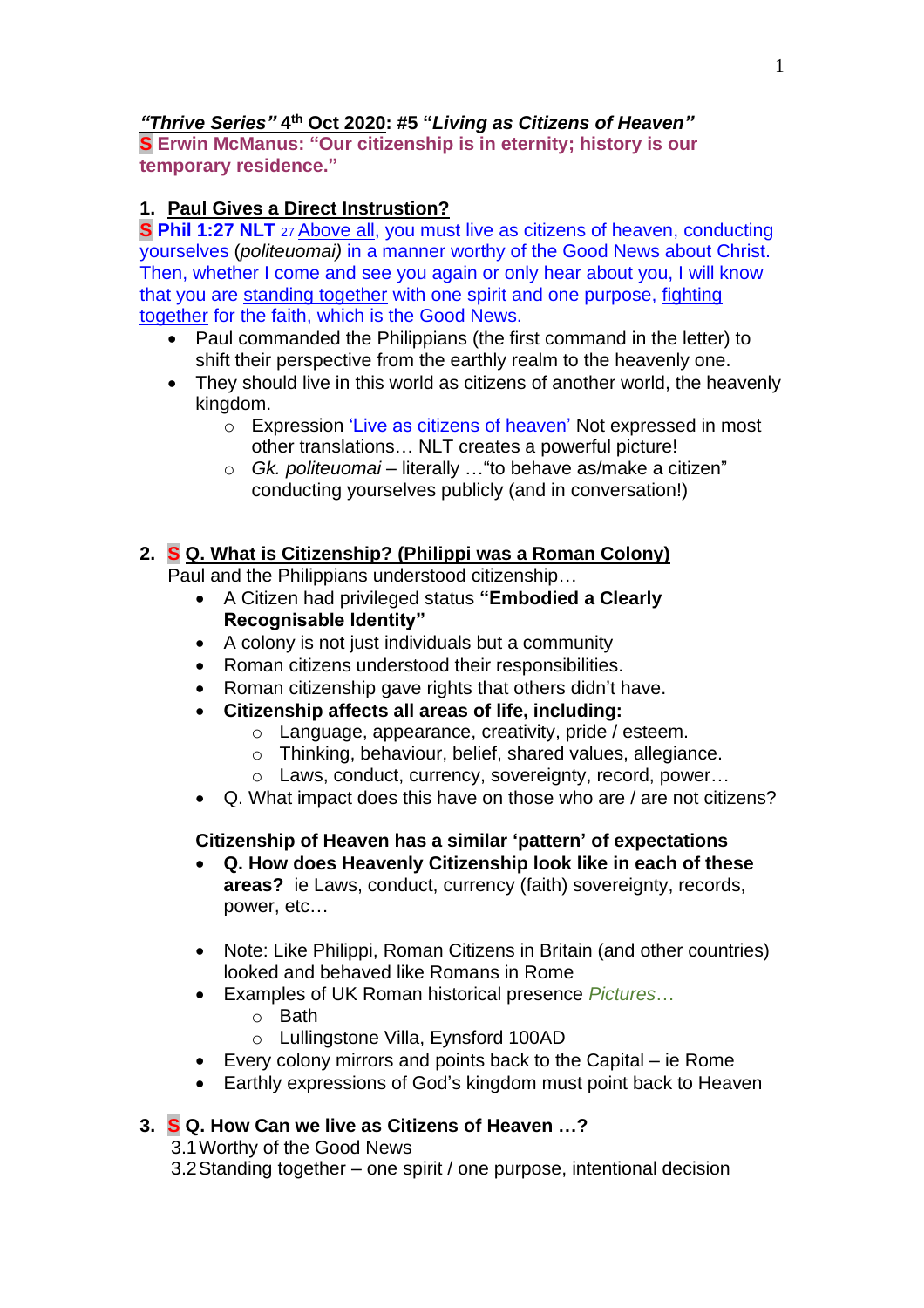#### 3.3Fighting together – for the faith (Good News)

- Not Fighting each other
- "Athletes competing *(engaging / wrestling) together in an athletic contest."* (Gk. sunathleō) The image in Greek is drawn from athletic contests. Usually, athletes competed one against another; in 1:27 Paul asks the church at Philippi to compete together as a team of athletes to help advance the faith that comes through the preaching of the gospel.
- To …Preserve and Propagate the Gospel

Q. What do I need to change if I'm going to live as an effective, visible citizen of Heaven?

- How can we motivate each other to spread the Gospel?
- What in my life 'rubs off' on the lives of others?

#### **S Quote: "Confidence in OUR identity, will impact someone else discovering THEIR destiny."**

### **4. How to Defeat an Enemy?**

**S Phil 1:28 NLT** <sup>28</sup> Don't be intimidated in any way by your enemies. This will be a sign to them that they are going to be destroyed, but that you are going to be saved, even by God himself.

"intimidated" *Gk. (terrified – like a bolting, panicked horse)* "sign to them" *Gk. (a legal term denoting proof obtained by an analysis of the facts). Visible facts… By standing and fighting together for the faith, in love and confidence, the Philippians would be living proof to their opponents that the message of Jesus Christ is true.*

**"Unity"** is not just a 'fellowship' idea but has the ability to produce significant spiritual power…. it acts as evidence of Christian citizenship.

**Q What is intimidation?** When your life is changed by an outside pressure!

- Important to see the true enemy
- Understand how the enemy operates
- Live increasingly cleaner lives beyond accusation

### **S "When we know who we are,**

 **…we carry ourselves 'differently'**

 **…impact the spread of the Gospel."**

### **5. How to Thrive under pressure?**

**S Job 17:9 (NLT)** The righteous keep moving forward, and those with clean hands become stronger and stronger.

- 'Righteous' keep moving not static, intentionally taking steps… Q. What does this mean?
- 'Clean hands' Q. What does it mean to have clean hands?
- 'Stronger and stronger' *"We can become stronger even with Covid!"*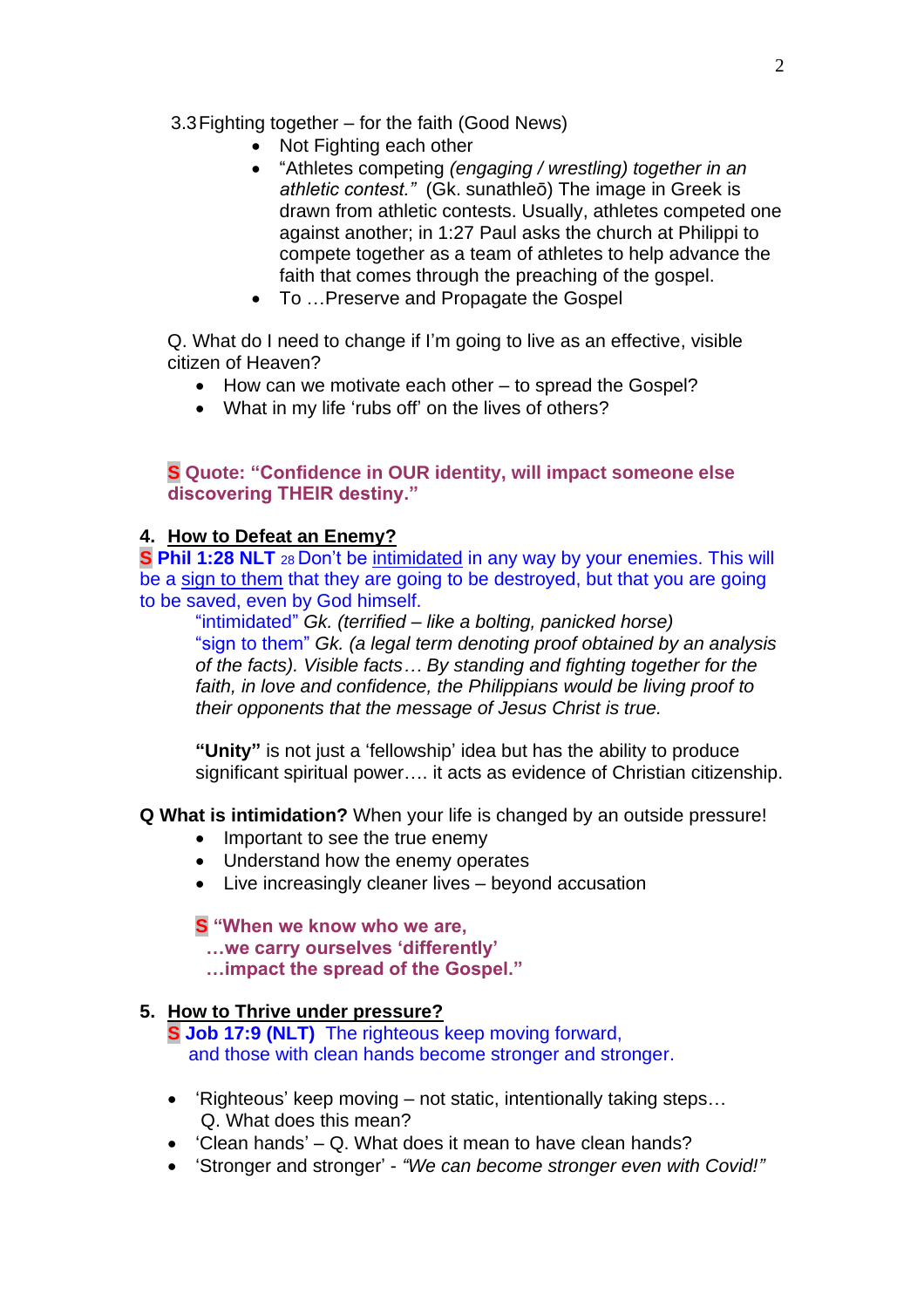### **6. Understanding Our Privileges?**

**S Phil 1:29-30 NLT** <sup>29</sup> For you have been given not only the privilege of trusting in Christ but also the privilege of suffering for him. <sup>30</sup> We are in this struggle together. You have seen my struggle in the past, and you know that I am still in the midst of it.

- Whatever we are 'given' is a gift from God.
- Two significant privileges. **Trusting in Christ; Suffering for Christ:**
	- o Everyone trusts in something/someone
	- o Everyone will suffer in some way because of that trust!

*We should ensure that our trust and… "Suffering MUST be worthwhile…"*

Q. What kinds of suffering may a Christian need to endure?

• Paul fully understood the significance of suffering… **Gal 6:17 "…**I bear on my body the scars that show I belong to Jesus."

# **S According to Open** *Doors (Christian Charity)*

#### **Open** *Doors- "2020 World Watch List"*

Within the top 50 countries, 260 million Christians suffering high to severe levels of persecution:



**Every Day,** 11 Christians worldwide are killed because of their faith. **Every week**, 182 churches or Christian buildings are attacked. **Every month,** 309 Christians are imprisoned unjustly.

**Heaven keeps records….** eg those that have been martyred:

**Rev. 6:9-11 NLT** <sup>9</sup> When the Lamb broke the fifth seal, I saw under the altar the souls of all who had been martyred for the word of God and for being faithful in their testimony. 10 They shouted to the Lord and said, "O Sovereign Lord, holy and true, how long before you judge the people who belong to this world and avenge our blood for what they have done to us?" <sup>11</sup> Then a white robe was given to each of them. And they were told to rest a little longer until the full number of their brothers and sisters—their fellow servants of Jesus who were to be martyred—had joined them.

- There is a record of every person martyred for faith in Christ.
- God knows when the final number will be reached.